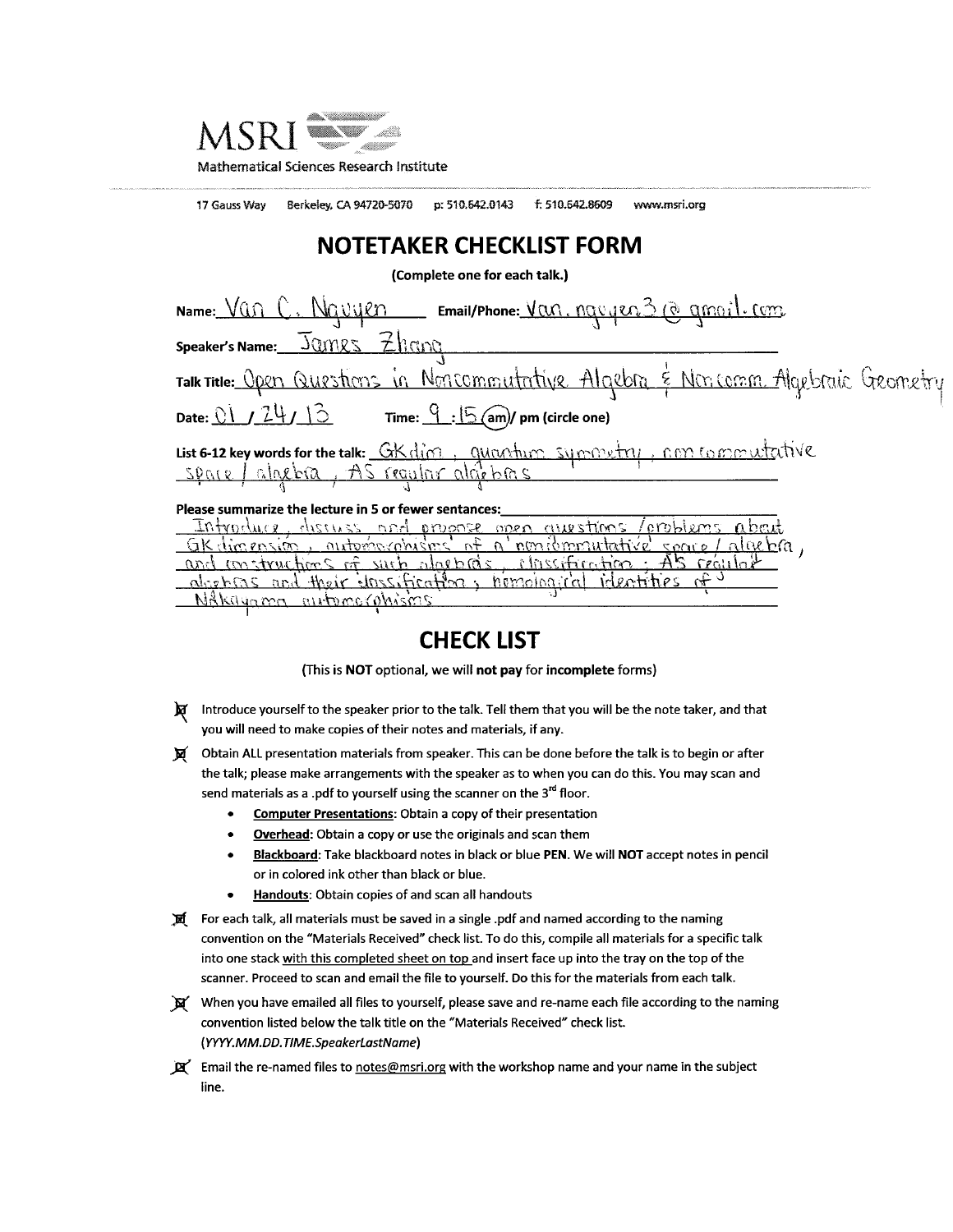NAGRT MSRI 01/24/2013

# Open Questions

### in NA (and NAG)

#### James Zhang

University of Washington Seattle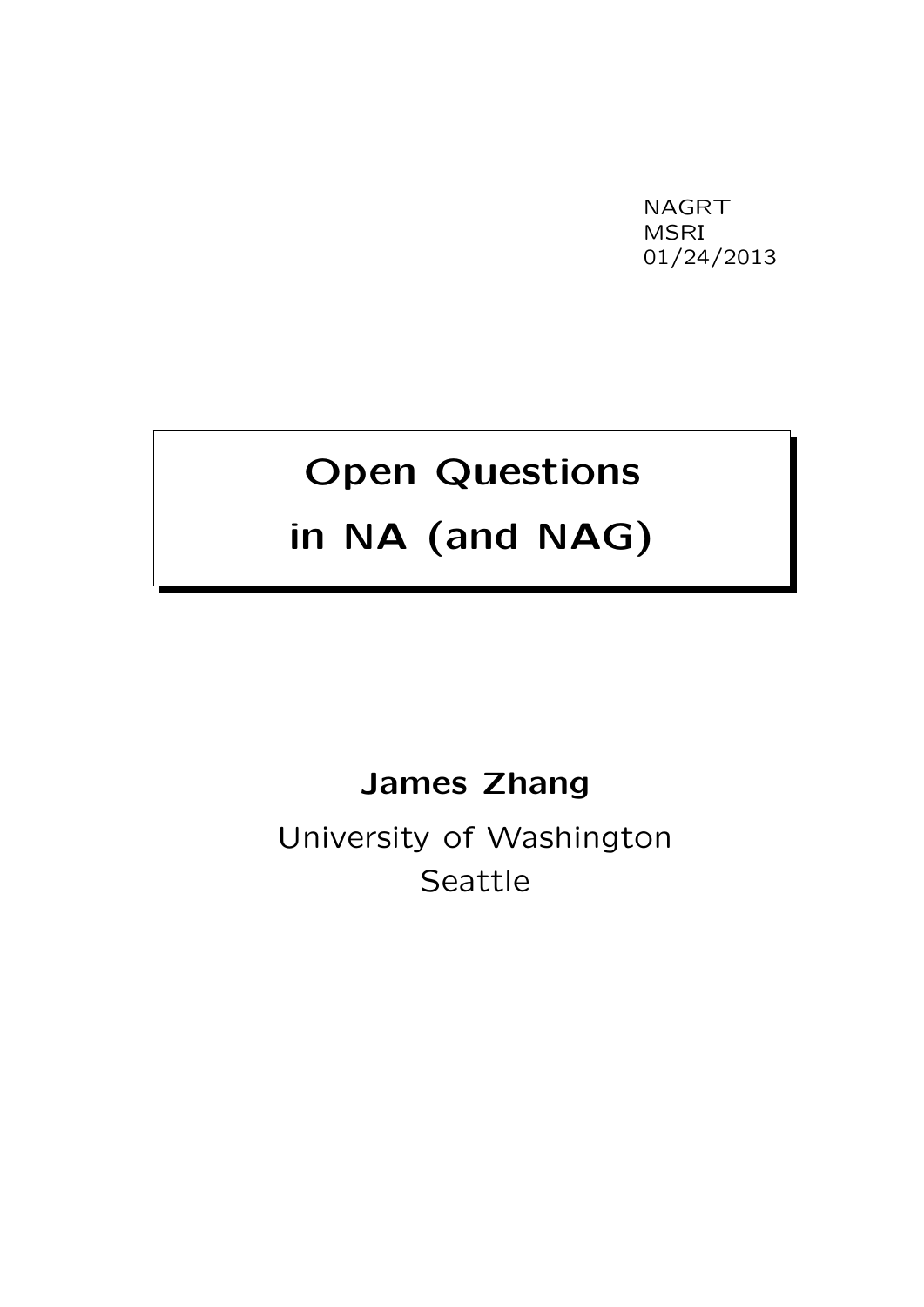### Noncommutativity

### Definition:

Two elements, or operations,  $f$  and  $g$  are commutative (resp. noncommutative) if

$$
f \circ g = g \circ f \text{ (resp. } f \circ g \neq g \circ f).
$$

Example: of noncommutativity

(walk 4 ms)  $\circ$  (turn 90° degs)  $\neq$  (turn 90° degs)  $\circ$  (walk 4 ms)

Noncommutativity =⇒ natural

- 
- $\Rightarrow$  interesting
- =⇒ mysterious
- $\implies$  hard to imagine
- $\implies$  challenging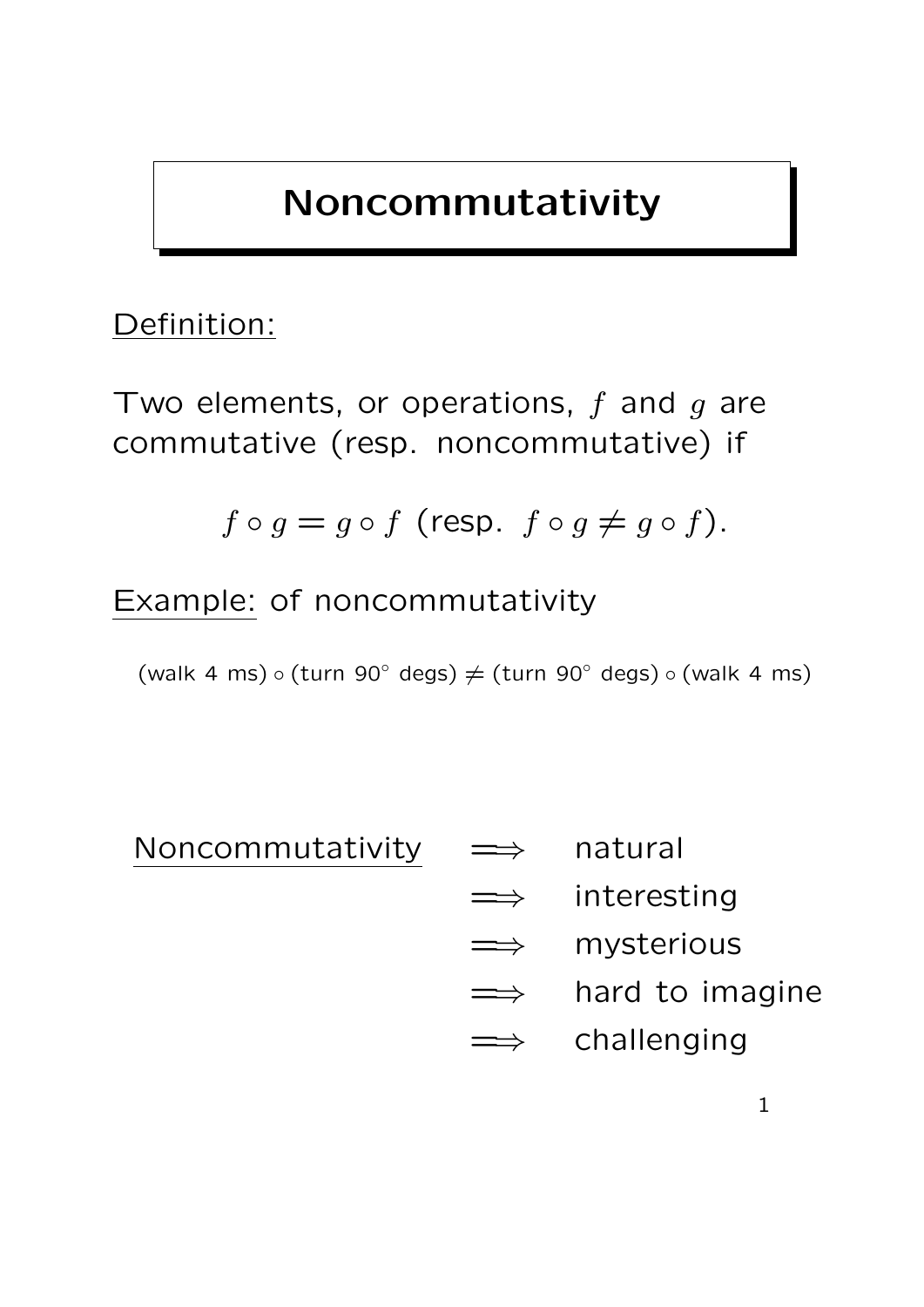### Our goal and general setup

Our Goal is to talk about open questions in noncommutative algebra that are closely related to noncommutative algebraic geometry.

General setup:

 $k$  be a base field, and everything is over  $k$ .

Star system for today's questions:

\* could be easy

\*\* not easy

\*\*\* difficult, but we want to give a try

\*\*\*\* too difficult

\*\*\*\*\* not a good idea to work on it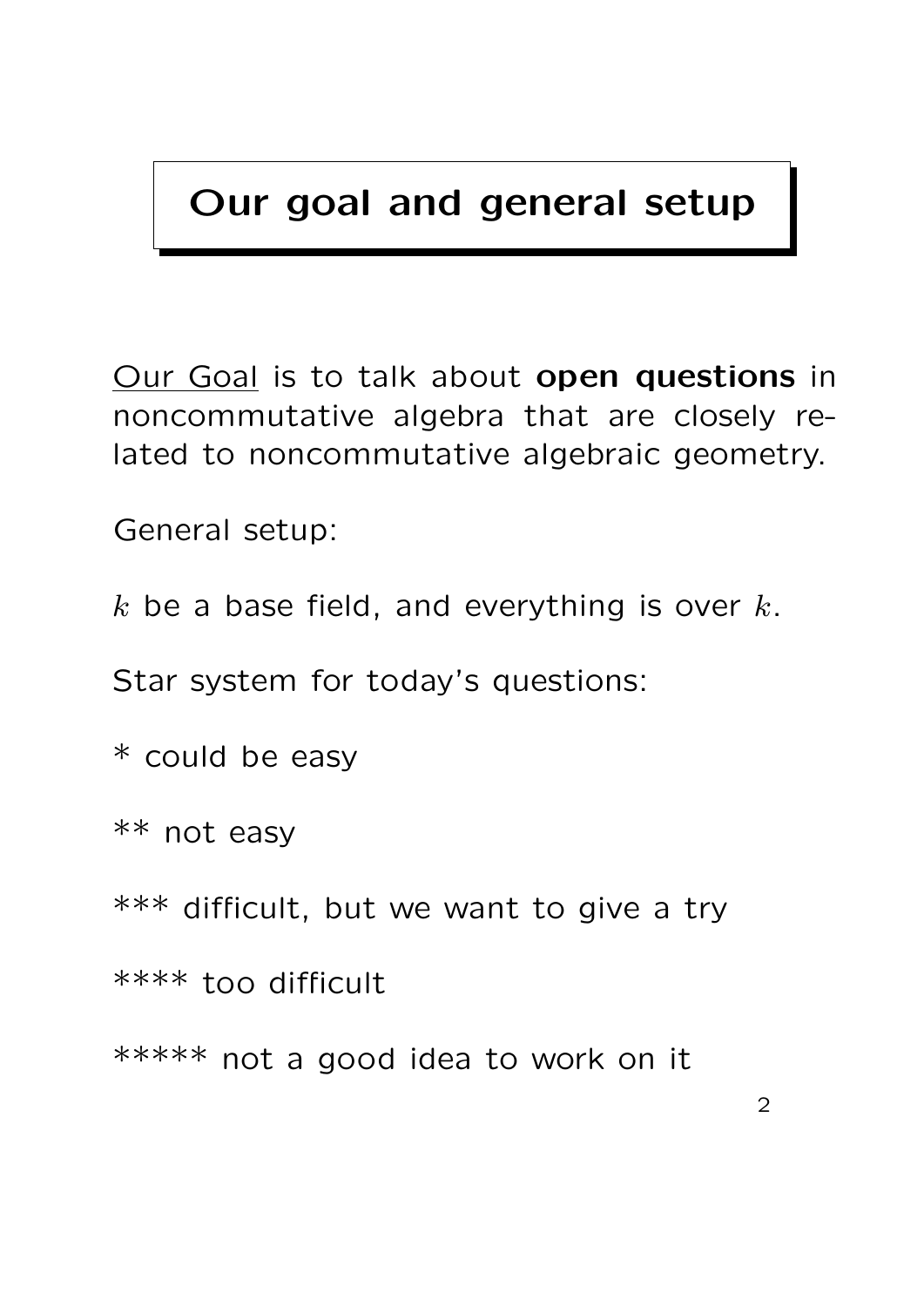### Dimension

Q1.1: (3\*) What is the meaning/definition of the "dimension" of a noncommutative algebra or a noncommutative space?

 $Q1.2$ :  $(1^*)$  Are there many different "dimension"s for an object in the noncomm world?

One possibility is Gelfand-Kirillov dimension.

To simplify my presentation, I will consider connected graded locally finite algebras.

 $A = k \oplus A_1 \oplus A_2 \oplus A_3 \oplus \cdots$  with dim<sub>k</sub>  $A_{< \infty}$ .

$$
\operatorname{GKdim} A := \lim_{n \to \infty} \log_n \left( \sum_{i=0}^n \dim_k A_i \right).
$$

The Hilbert series of A is defined to be

$$
H_A(t) = \sum_{i=0}^{\infty} (\dim_k A_i) t^i.
$$

3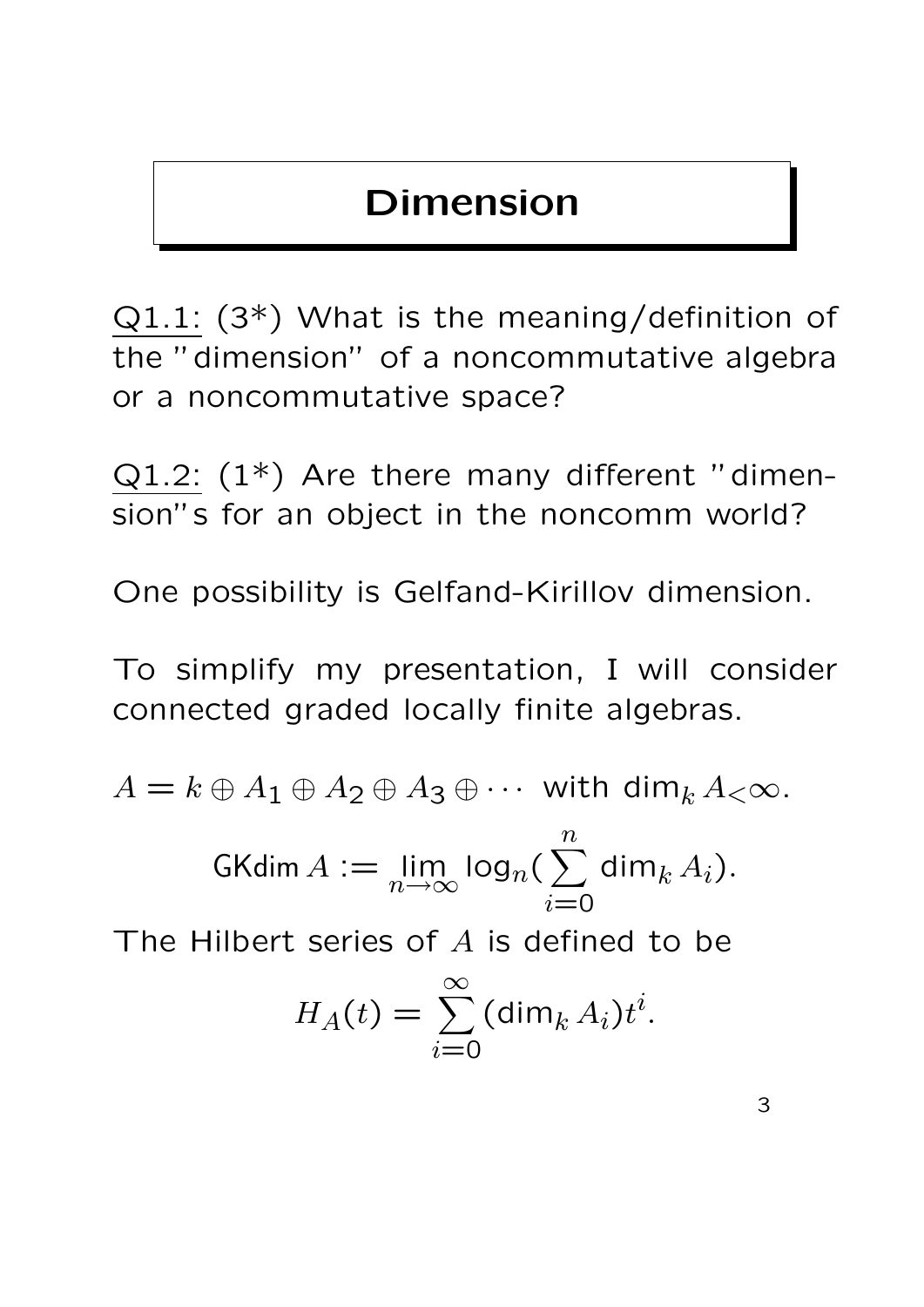### GKdim

Lemma: If  $H_A(t)$  is a rational function of the form  $\frac{f(t)}{(1-t)d}$  $\overline{(1-t)^d g(t)}$ , for some  $d$ , where  $f(1)g(1)\neq 0$ 1, and if the roots of  $g(t)$  are root of unity, then GKdim  $A = d$ .

Example: Let  $A(1) = k[x_1, \dots, x_n]$  (or let q be a scalar in k and  $A(q) = k_q[x_1, \cdots, x_n]$  with  $x_j x_i = q x_i x_j$  for all  $i < j$ ).

$$
\Rightarrow H_A(t) = \frac{1}{(1-t)^n} \text{ where } A = A(1) \text{ or } A(q).
$$

 $\Rightarrow$  By Lemma, GKdim  $A = n$ .

 $\Rightarrow$  In the commutative case (when  $q=1$ ), n is the (Krull) dimension of  $A(1)$ .

 $\Rightarrow$  So n should also be the dimension of the noncommutative algebra  $A(q)$ .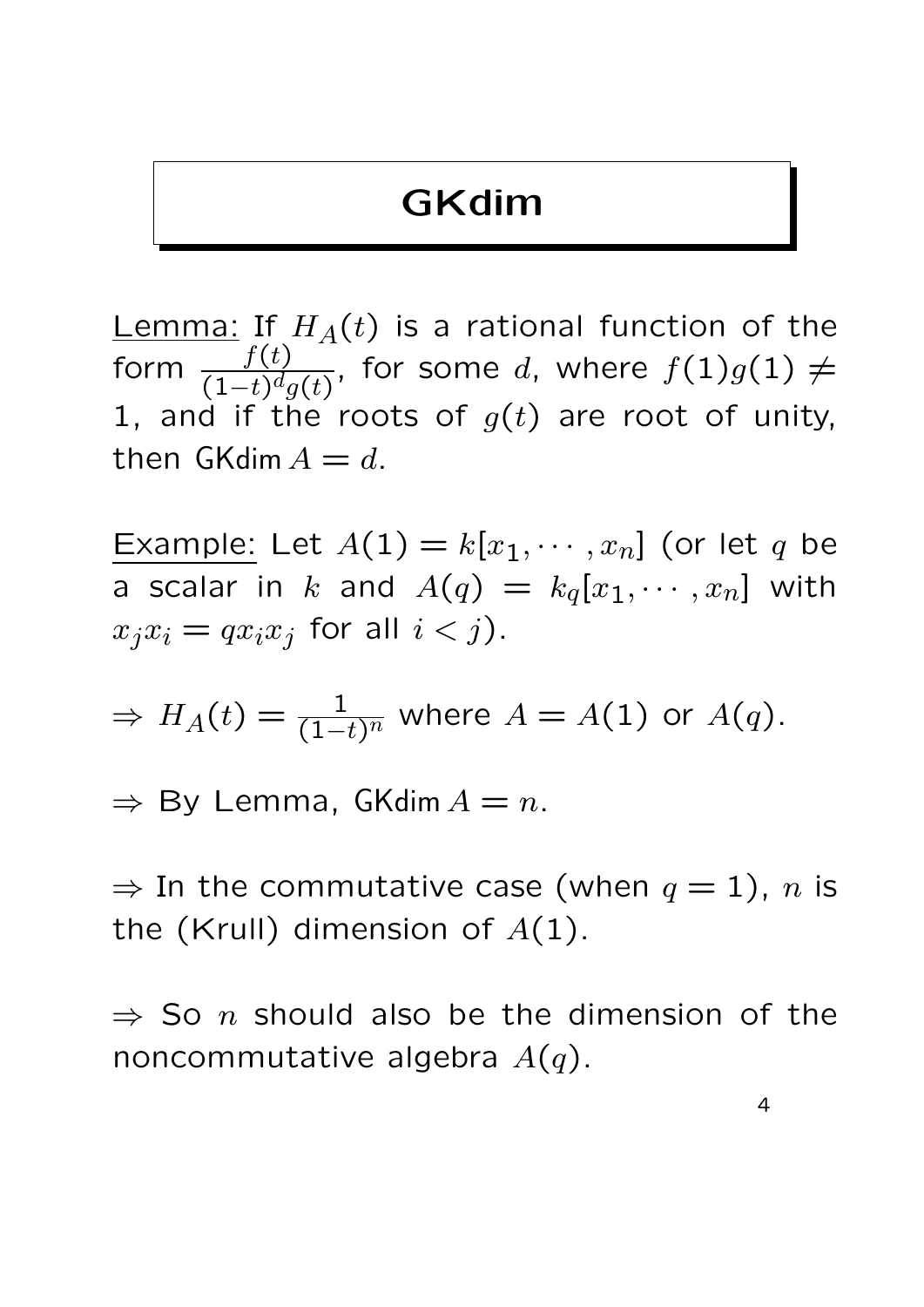### Examples of NA

1. Let  $q \in k^{\times} := k \setminus \{0\}$ . The *q*-skew polynomial ring  $A(q) := k_q[x_1, \cdots, x_n]$  is generated by  $x_1, \dots, x_n$  subject to the relations

 $x_i x_i = q x_i x_j$ 

for all  $i < j$ . If  $q \neq 1$ ,  $x_j x_i \neq x_i x_j$  of  $i \neq j$ . We have seen that GKdim  $A(q) = n$  and  $A(q)$  is generated by  $n$  elements.

2. Down-up algebra (a special case): Let D be the algebra generated by  $d := \downarrow$  and  $u := \uparrow$  and subject to the relations

$$
d^2u = ud^2; \quad u^2d = du^2.
$$

This is a special down-up algebra in the work of [Benkart, Roby] and an AS regular algebra of type (S1) in the work of [Artin, Schelter].

Note that  $du \neq ud$ . By an (easy) computation,  $H_D(t) = \frac{1}{(1-t)^3(1+t)}$ . So  $G$ Kdim  $D = 3$ . But,  $D$ is generated by 2 elements.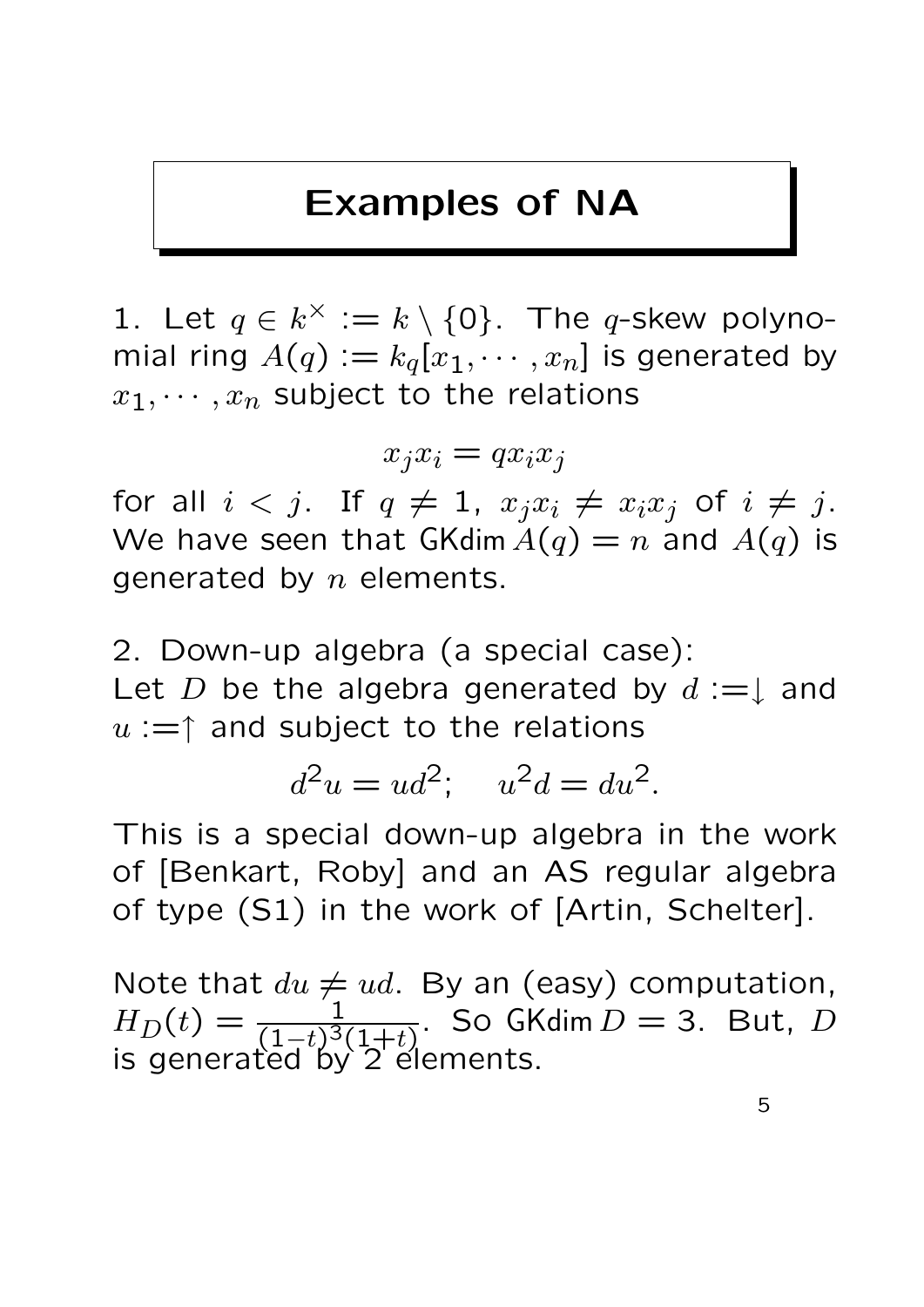### Questions about GKdim

Q1.3: (3\*) If GKdim  $A < \infty$ , and assume that A is noetherian, is then  $GKdim A$  an integer?

[Bergman, Smoktunowicz] True if GKdim  $A < 3$ .

Noetherian: left/right ideals of A satisfy acc.

Q1.4:  $(3^*)$  If A is noetherian, is GKdim A finite?

Q1.5: (2\*) If A is noetherian, is  $H_A(t)$  a rational function?

(Above true for commutative or PI algebras.)

 $Q1.6$ :  $(1^*)$  How to define GKdimension for a noncommutative space?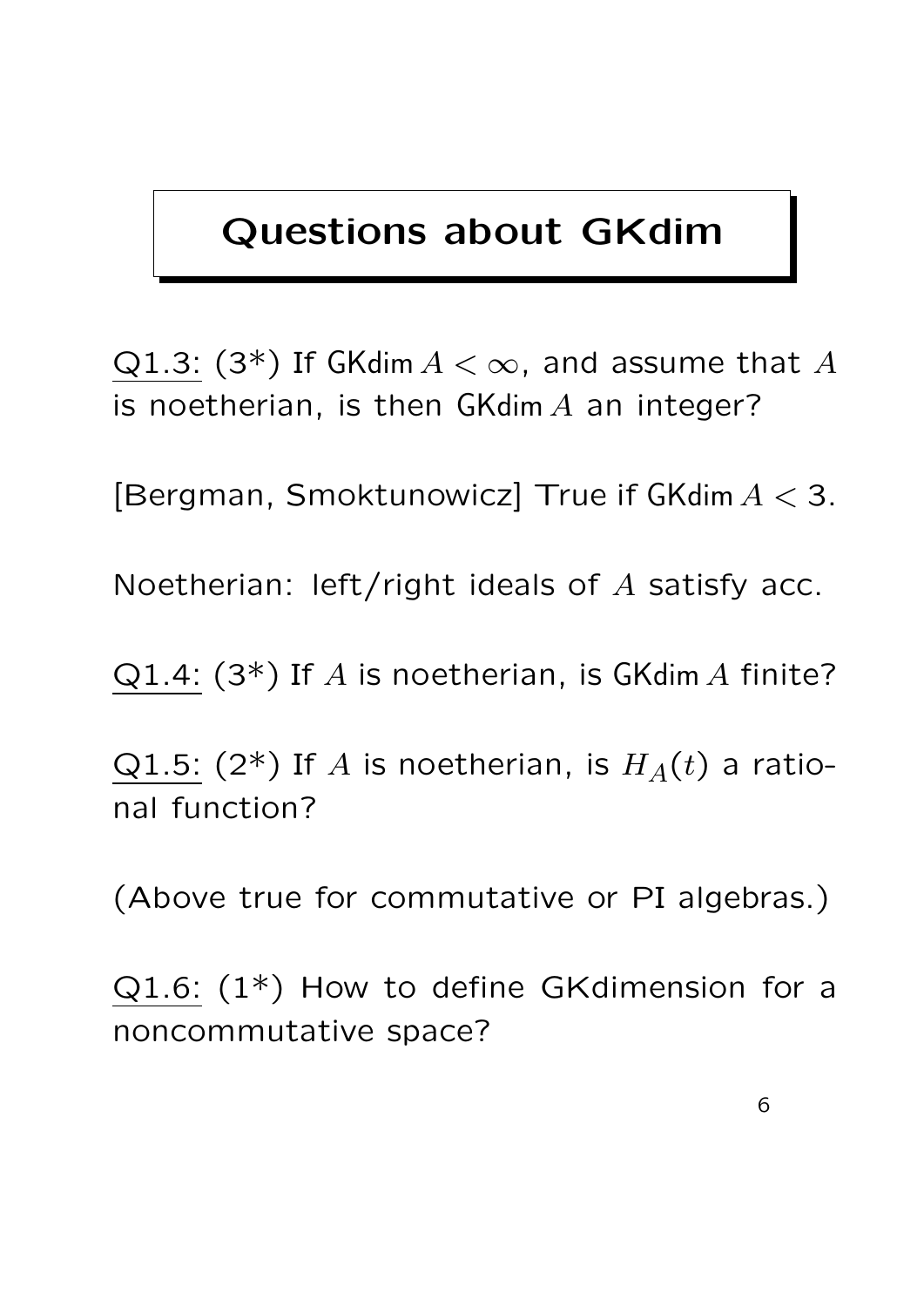### **Symmetry**

 $Q2.1: (2^*)$  What is an "automorphism" of a noncomm algebra or a noncomm space?

Automorphisms of a commutative algebra or a variety should be the usual automorphisms. But automorphisms of a noncommutative algebra or a noncommutative variety (or a quantum space) could be quantum automorphisms. What are the "quantum automorphisms"?

### Example:

Only Hopf algebra actions on  $k[x_1, x_2]$  are group actions (acting as usual automorphisms) [Chan-Walton, Etingof-Walton].

There are many "quantum automorphisms" (e.g., non-group Hopf algebra actions) on  $k_{-1}[x_1, x_2]$ [Chan-Kirkman-Walton, others]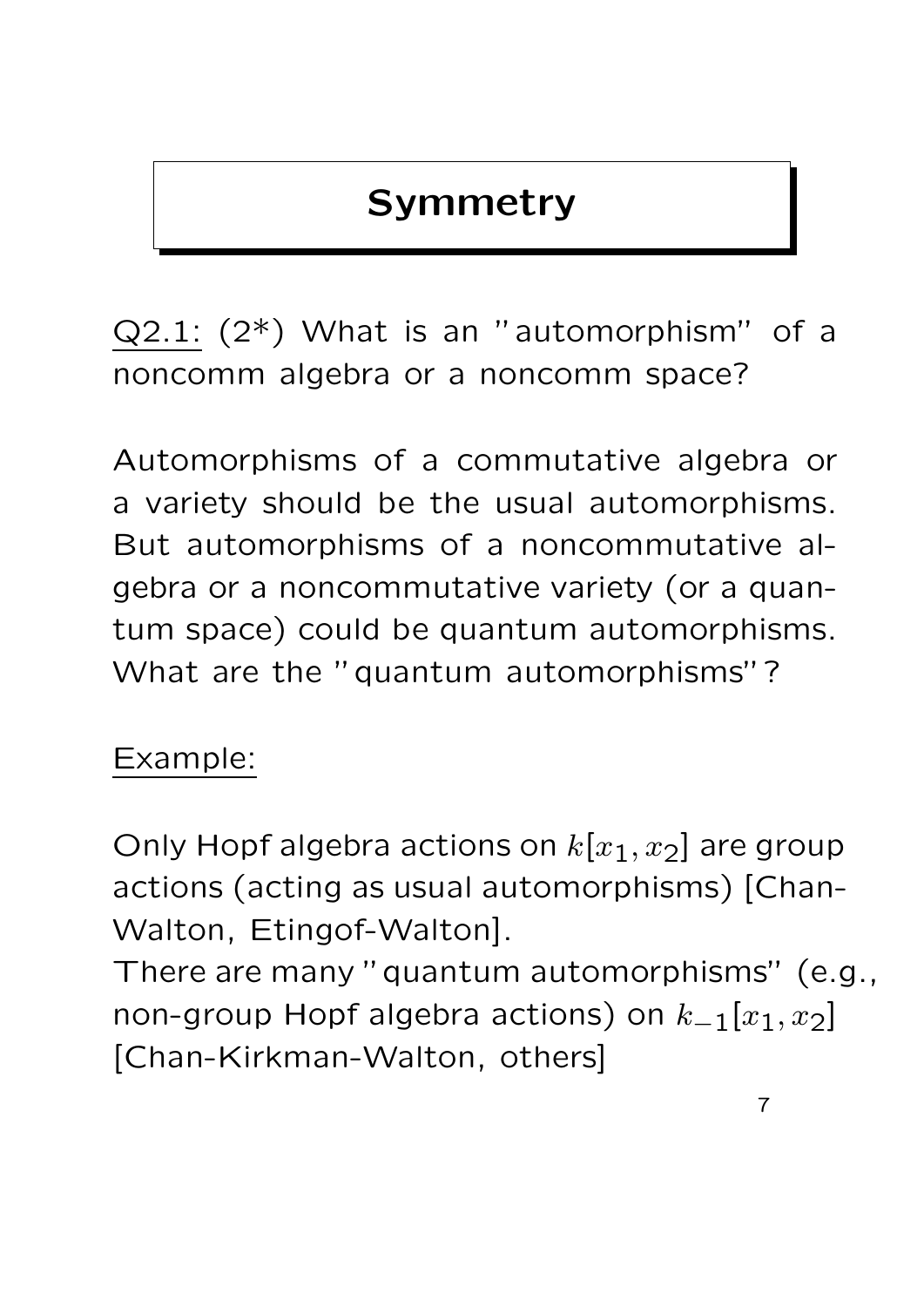### Questions about  $Aut(A)$

Let  $Aut(A)$  denote the group of algebra automorphisms of A.

 $Q2.2: (5^*)$  Describe Aut $(k[x_1, x_2, x_3]) = Aut(A^3)$ .

Aut $(k[x_1]) = \{$ linear auts :  $x_1 \rightarrow ax_1 + b\}$ 

[Jung, Van der Kulk]  $Aut(k[x_1, x_2])$  is tame.

(namely, it is generated by linear auts and triangular auts  $(x_1 \rightarrow x_1, x_2 \rightarrow x_2 + f(x_1))$ .)

Lem: [Alev, Dumas, Jordan, Goodearl, others] If q is not a root of 1, then  $Aut(A(q)) = (k^{\times})^n$ .

Q2.3:  $(1^*)$  What is  $Aut(k_q[x_1, \cdots, x_n])$  when q is a root of unity and  $q \neq \pm 1$  (for all n)? (Known for small  $n$ )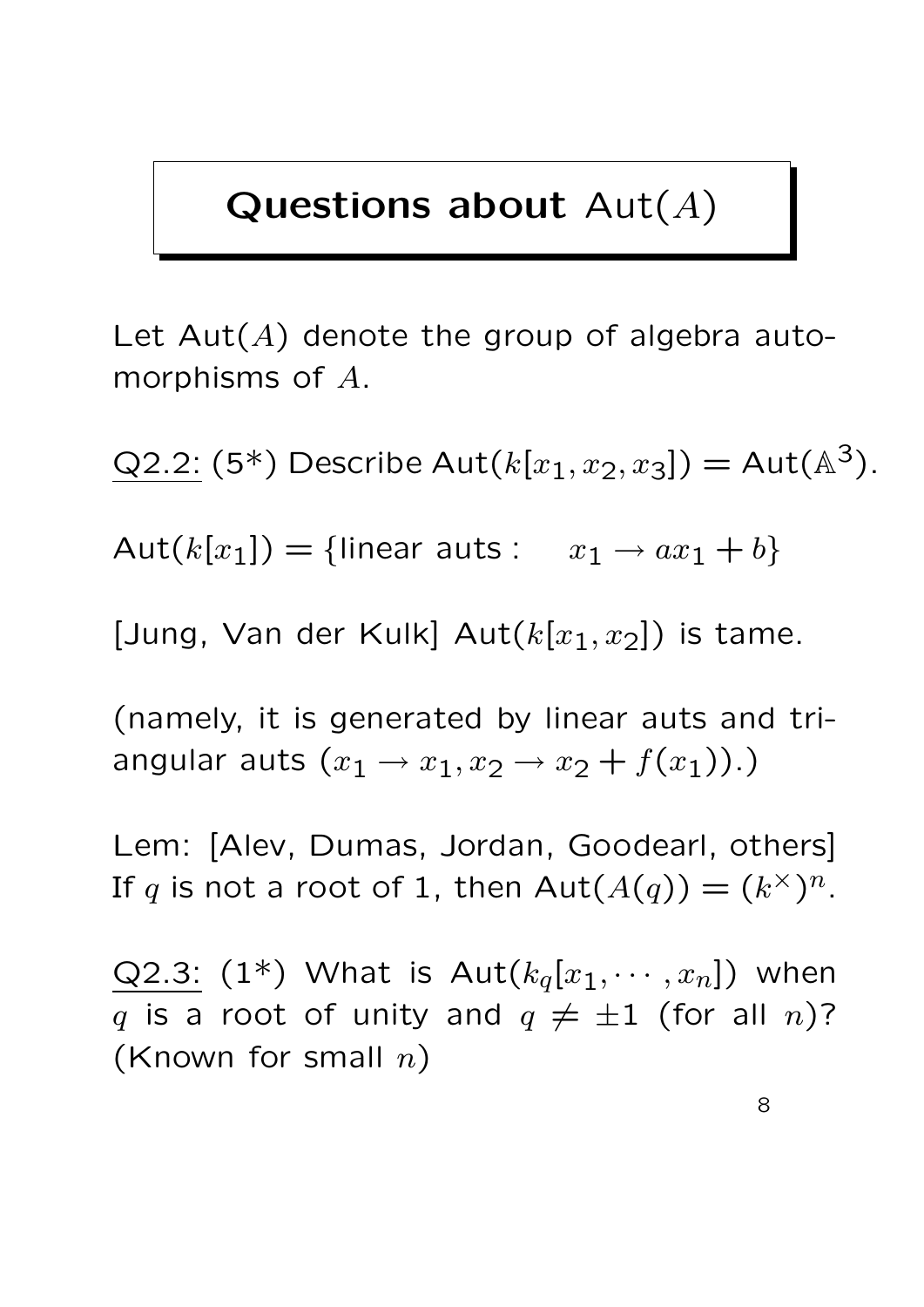### Quantum symmetry

Q2.4: (1\*) What is Aut( $k_{-1}[x_1, \dots, x_n]$ ) when  $n > 3$  is odd? (Known for even n)

Noncommutative objects are more rigid, therefore less symmetric (group-symm). But noncommutative objects have quantum symmetry.

Lemma: [Chan-Walton] If  $q$  is not a root of 1, the only (degree preserving) Hopf algebra actions on  $k_q[x_1, \cdots, x_n]$  is the group action.

Q2.5: (2\*) Assume q is a root of 1. Classify all Hopf algebra actions on  $k_q[x_1, \cdots, x_n]$  (for all  $n \geq 3$ ).

 $Q2.6$ :  $(3^*)$  Is there any new "symmetry" beyond quantum symmetry (i.e. Hopf algebra actions)?

Remark: We may replace  $k_q[x_1, \dots, x_n]$  by any AS regular algebra of dimension at least 3.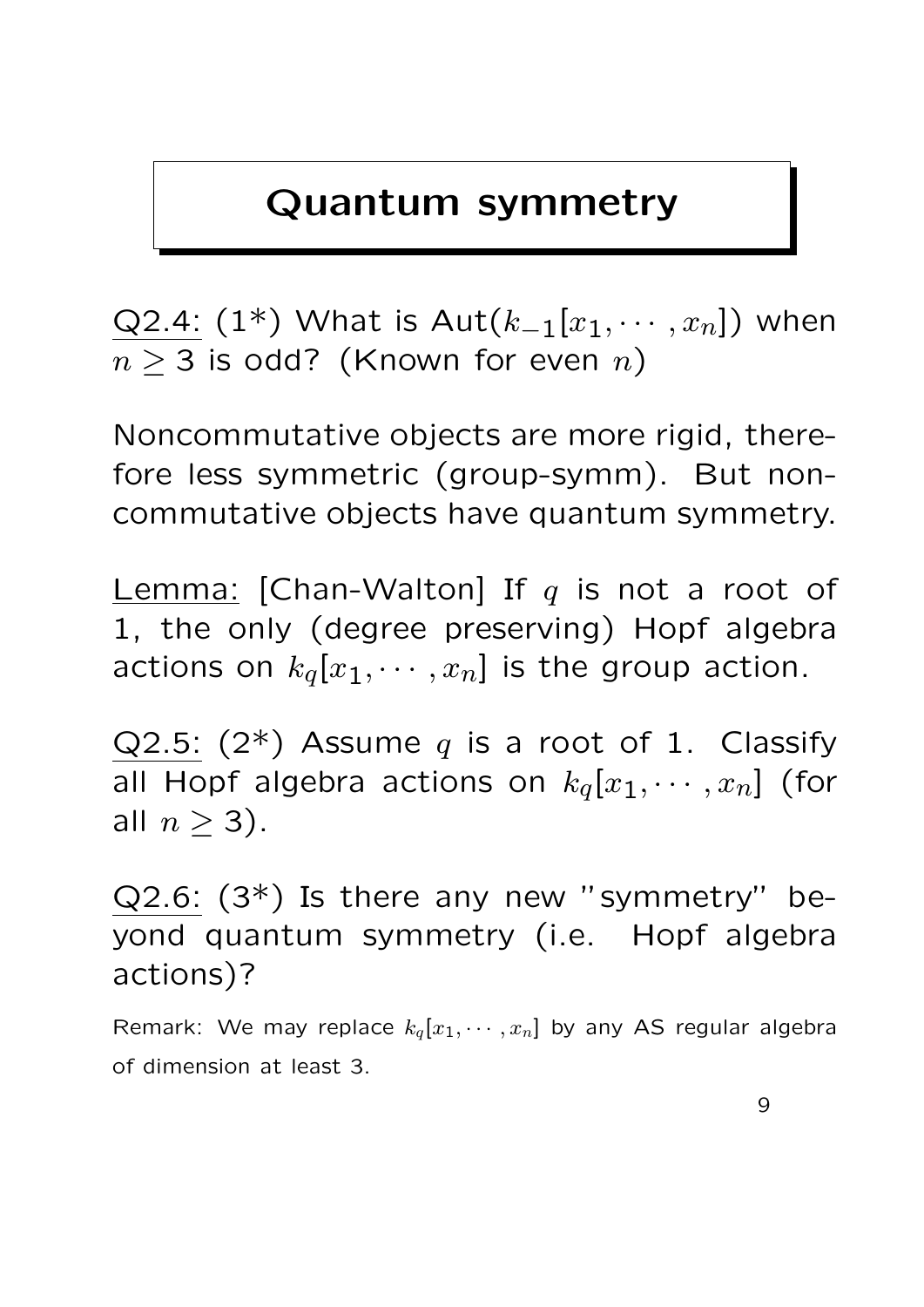### Ramras' conjecture

An algebra  $A$  is called **local** if the Jacobson radical of A is a maximal left ideal of A.

We say  $A$  is regular or has finite global dimension  $d$ , if projdim  $M < d$  for all modules.

Theorem: [Auslander, Buchsbaum, Nagata, etc] If A is noetherian commutative regular local, then  $A$  is a (UF) domain.

Ramras showed that noetherian local with global dimension  $\leq$  3 is a domain, and he conjectured

C3.1: (Ramras' conjecture 4\*) Every noetherian noncommutative local regular algebra is a domain.

Theorem: [Brown+others, Stafford] C3.1 holds if A is PI.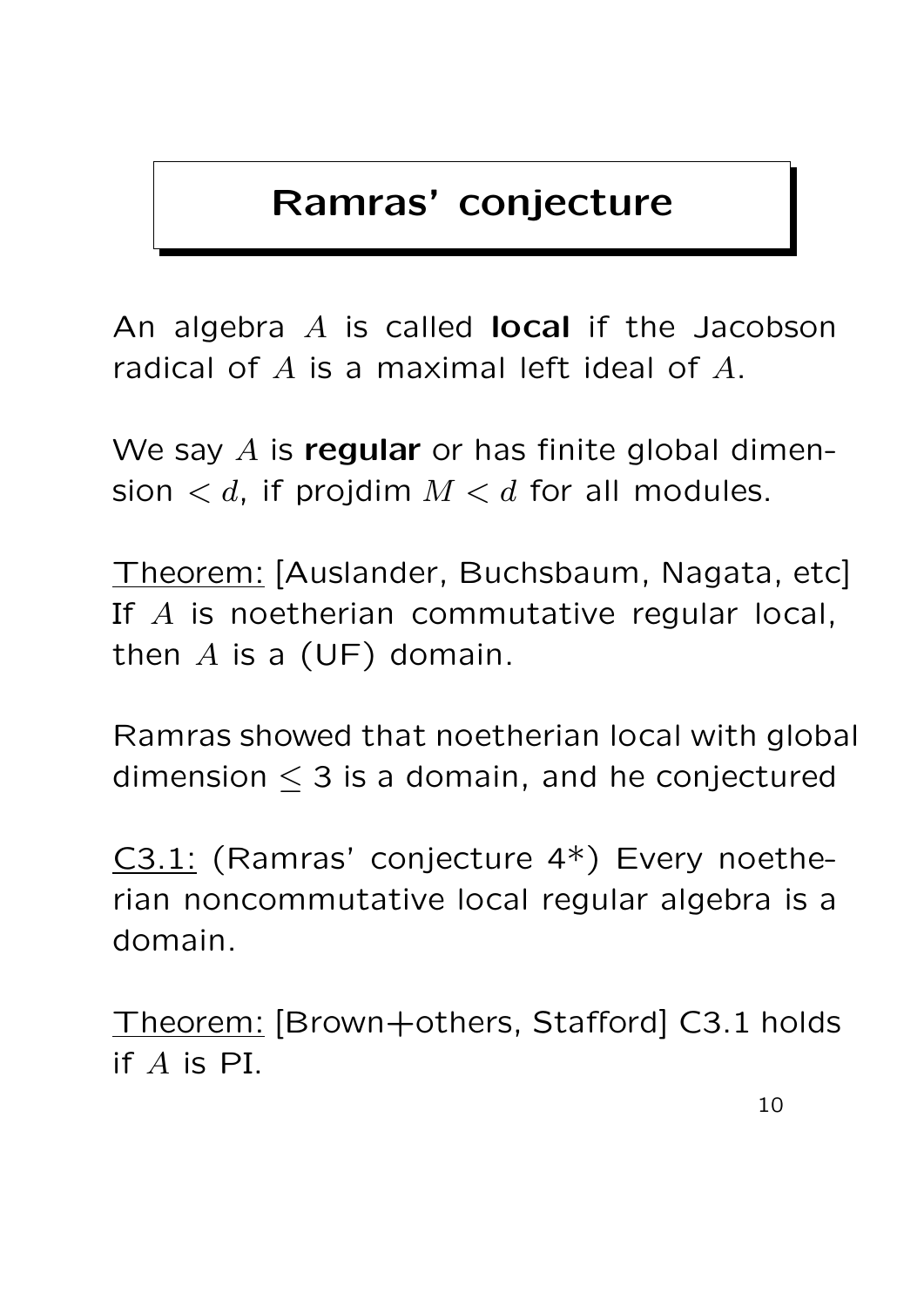### Algebra  $\rightleftharpoons$  Geometry

#### Examples:

Commutative Algebra  $\rightleftharpoons$  Algebraic Geometry category of affine comm. algs is dual to category of affine schemes

Operator Algebra  $\rightleftharpoons$  Differential Geometry category of comm.  $C^*$ -algs is dual to category of cp. top. spaces

Noncomm. Algebra  $\rightleftharpoons$  Noncomm. Alg. Geo. category of noncomm. algs is dual to category of noncomm. spaces

#### Conclusion:

Algebra and Geometry support each other.

Noncomm algebras serve as affine/local models for noncomm spaces. So you might translate  $Q$  in noncomm alg. to  $Q$  in noncomm geo.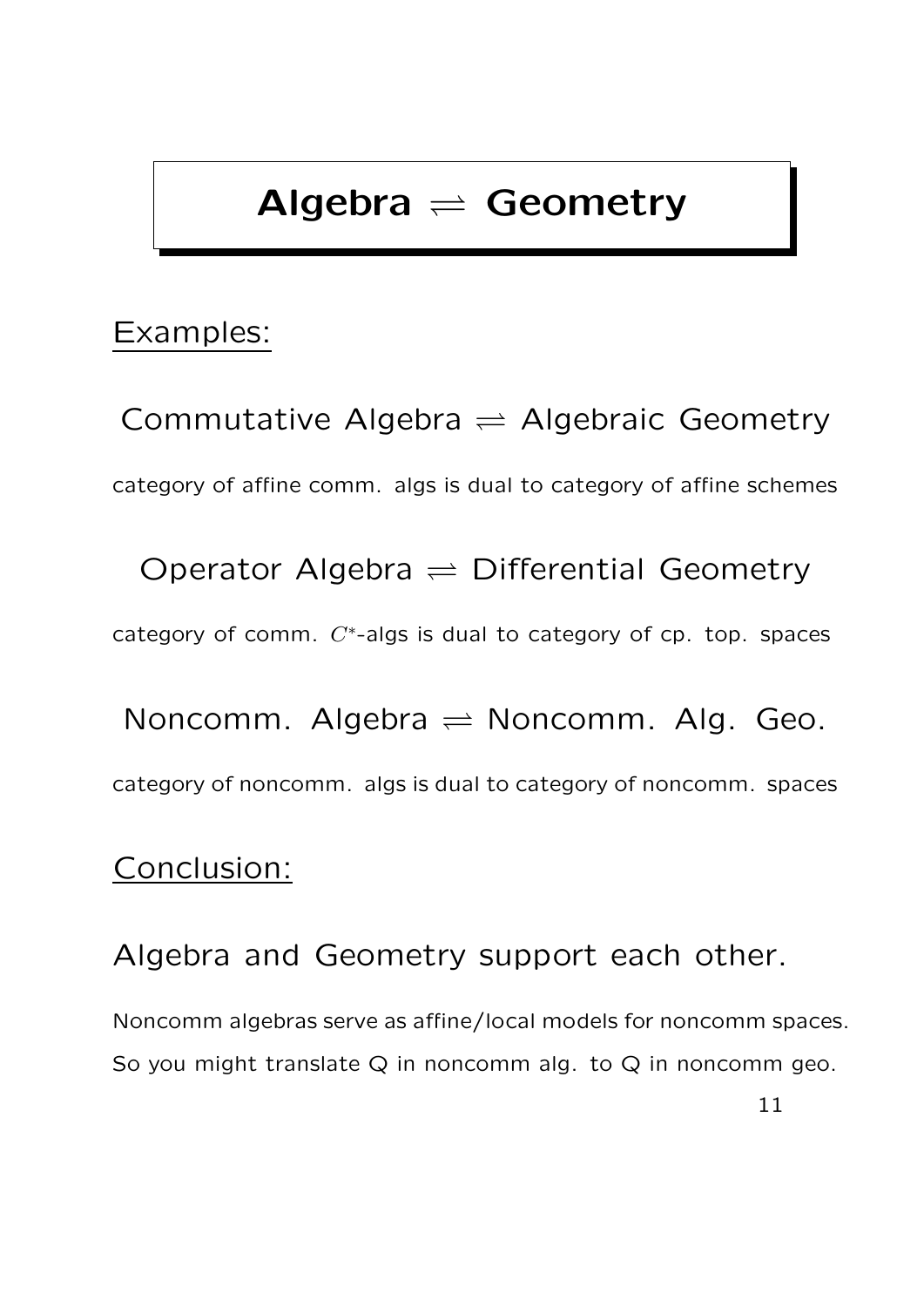### Construction of algs

Free algebras: commutative free algebras are polynomial rings, denoted by  $k[V]$  where  $V$  is a vector space; noncommutative free algebras are denoted by  $k\langle V \rangle$ .

Every commutative algebra is a factor of a polynomial ring and every noncommutative algebra is a factor of a noncommutative free algebra.

One could take **subalgebra** of a given algebra.

More constructions:

**Matrix algebra** over A is  $B := M_n(A)$ . If  $n >$ 1,  $B$  is noncommutative even if  $A$  is.

Path algebra of a quiver.

**Smash product** (or tensor product)  $A \# H$  if a Hopf algebra  $H$  acts on  $A$ .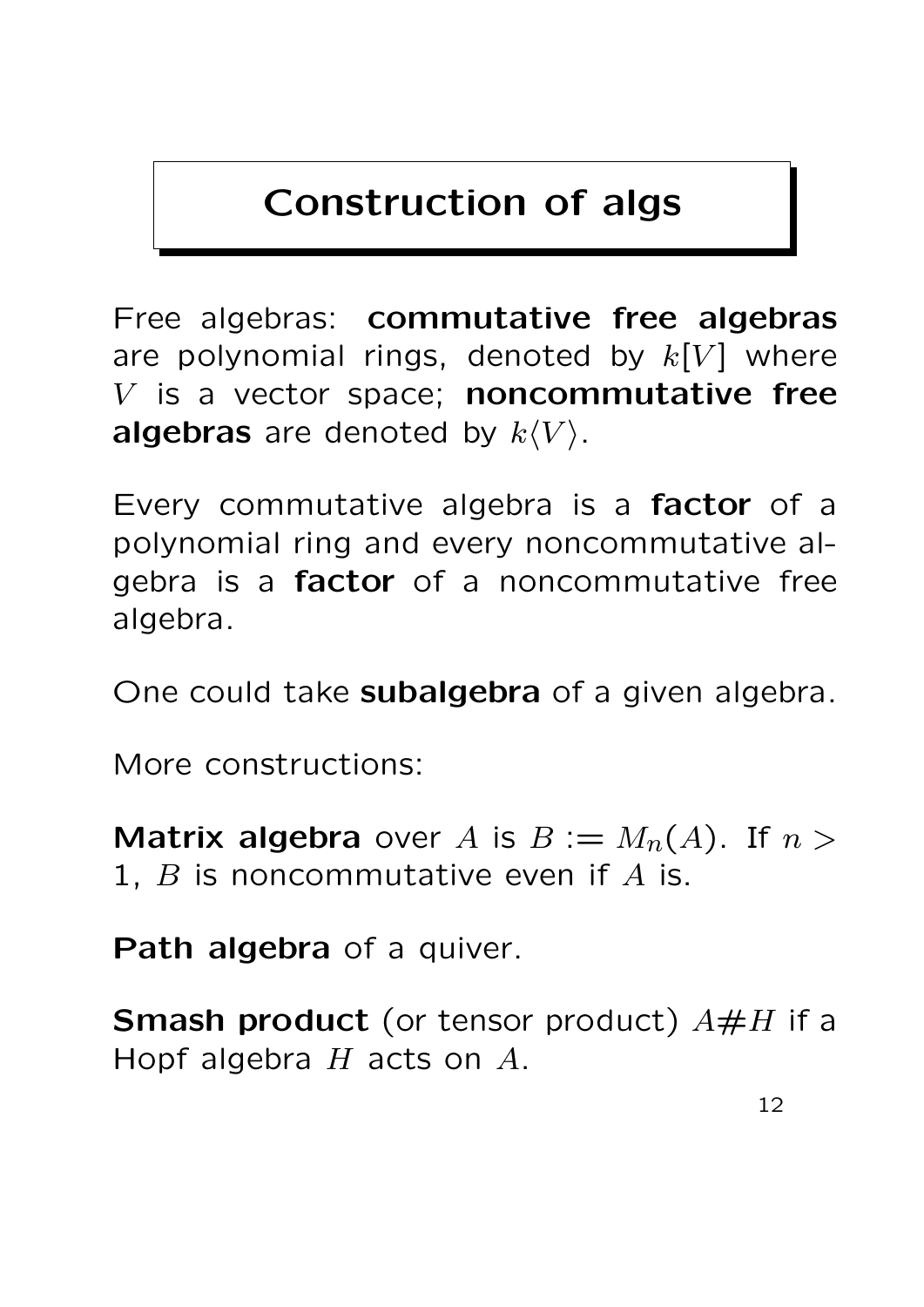### More constructions

Consider connected graded rings.

IOE: Iterated Ore extension is defined by

 $A^{0} = k, A^{1} = k[x_{1}]$ , and  $A^n \, := \, A^{n-1}[x_n; \sigma_n, \delta_n]$  where deg $X_n \, = \, 1, \ \sigma_n$  is a graded algebra automorphism of  $A^{n-1}$ , and  $\delta_n$  is a  $\sigma_n$ -derivation of  $A^{n-1}$ .

HUL: Homogenization of universal enveloping algebra over a finite dimensional Lie algebra L is denoted by  $H(L)$ , which is generated by  $L$  and a central variable  $t$  subject to the relations

$$
ab - ba = [a, b]t
$$

where  $a, b \in L$  and  $[-, -]$  is the Lie product in L.

THC: [Artin, Van den Bergh] Twisted homogeneous coordinate ring is denoted by  $B(X, \sigma, \mathcal{L})$ where X is a projective scheme,  $\sigma$  is an automorphism of X, and  $\mathcal L$ is a  $\sigma$ -ample line bundle over X.

IOE, HUL, THC are noetherian connected graded algebra with finite GKdim.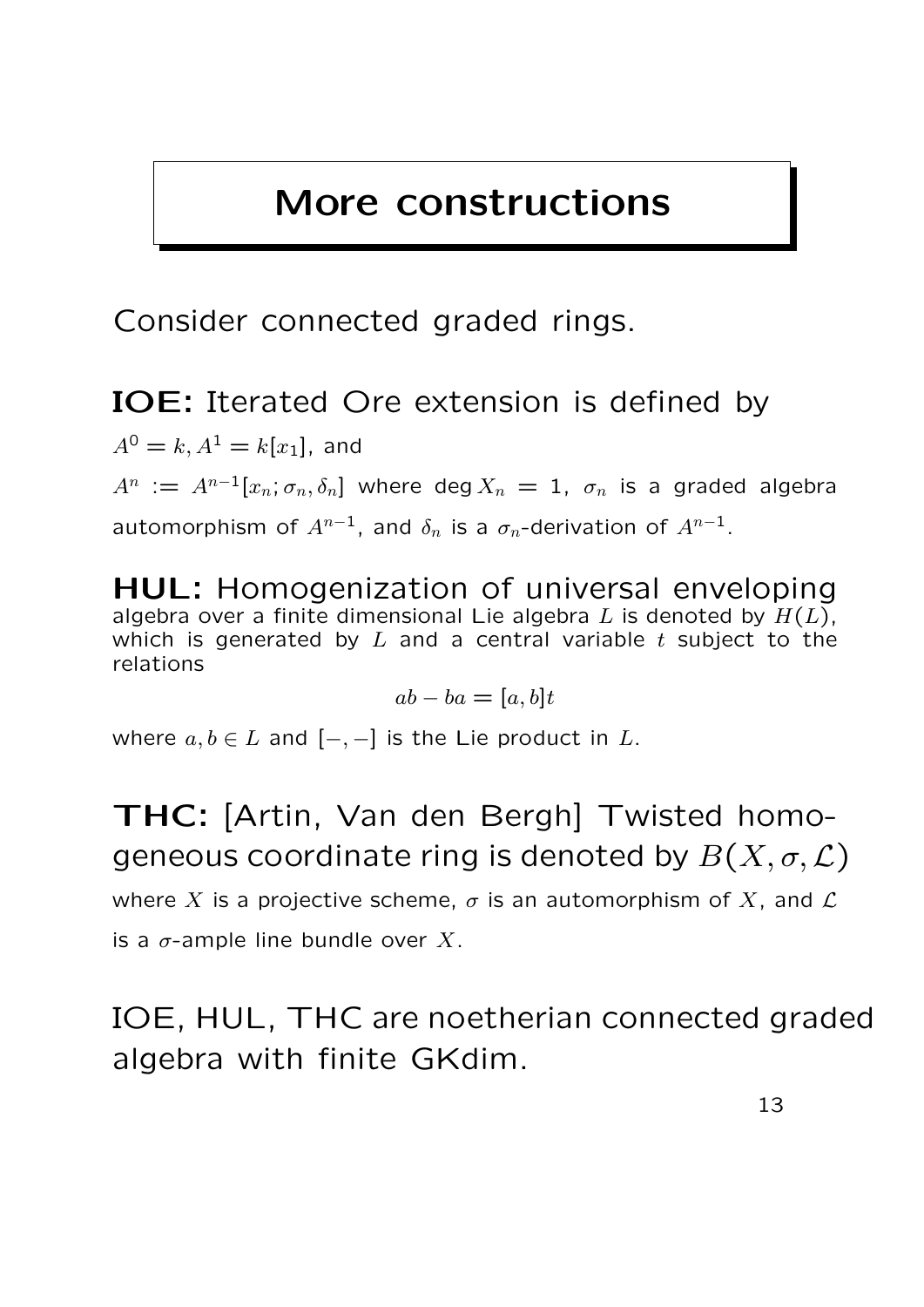# Qs about constructions

 $Q4.1$ :  $(2^*)$  Find new and natural constructions for noncommutative algebras/spaces.

 $Q4.2$ :  $(5^*)$  How can we "construct" all noetherian connected graded algebras of finite GKdimension?

Q4.2': (5\*) Can we classify all noetherian connected graded algebras of finite GKdimension?

 $Q4.3$ :  $(1^*)$  Looking for invariants that help us to understand the structure of connected graded algebras.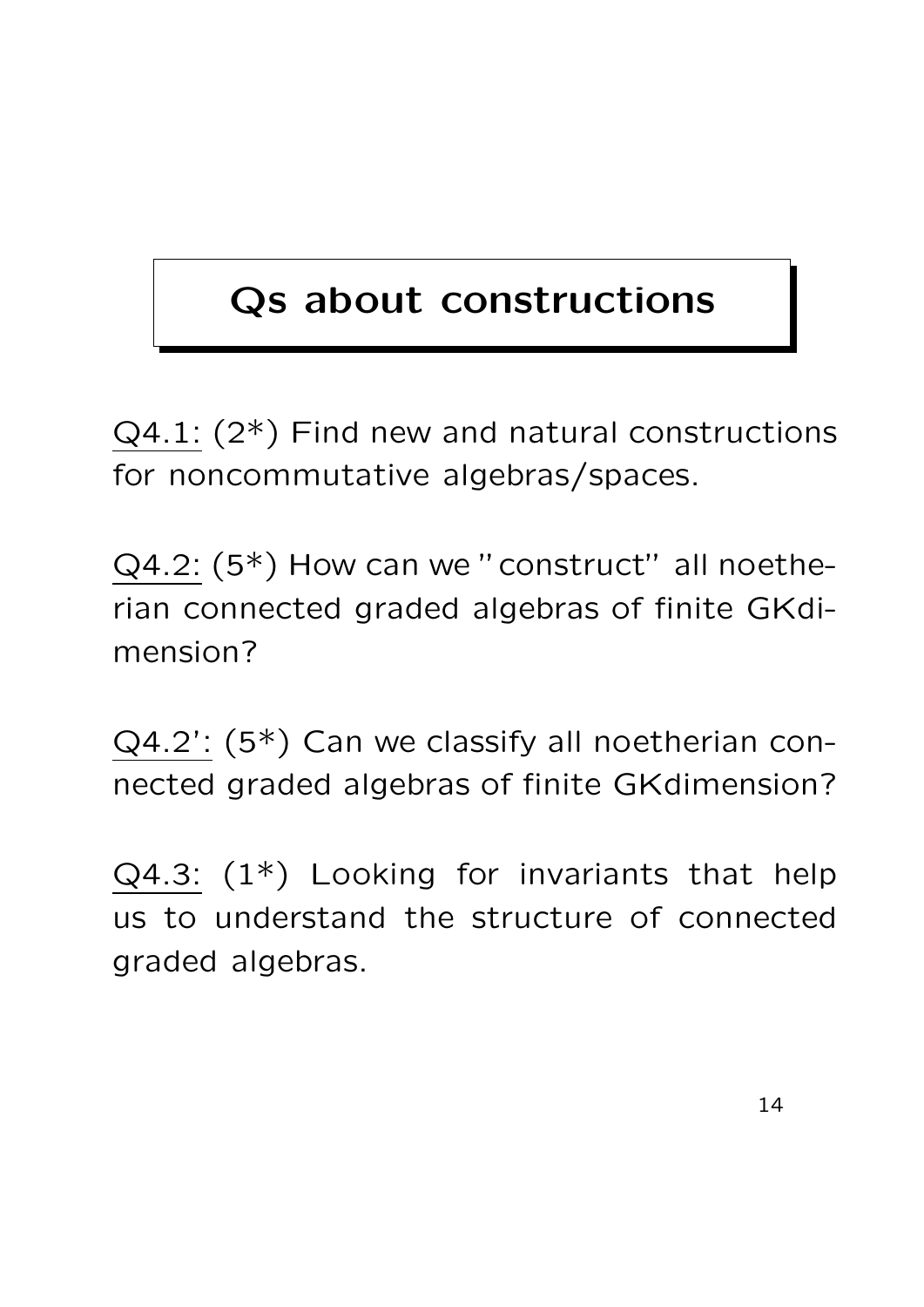### AS regular algebras

Definition: A connected graded algebra A is called Artin-Schelter regular (or AS regular) if (i) A is regular (i.e. gl.dim $A = d < \infty$ ), (ii) GKdim  $A < \infty$ ,  $\overline{ }$  $\sqrt{ }$ 0  $i \neq d$ 

(iii) 
$$
\operatorname{Ext}_A^i(k, A) = \begin{cases} 0 & i \neq d \\ k(l) & i = d \end{cases}
$$
.

AS regular algebras play an important role in noncommutative projective geometry. If A is noetherian and AS regular, Proj A has most homological properties that  $QCoh(\mathbb{P}^n)$  has. (For example, Proj  $A$  has Serre functor, etc)

Theorem: [Rogalski, Sierra] Not every noetherian regular algebra of f. GKdim is AS regular.

IOE and HUL are AS regular.

Theorem: [Artin, Tate, Van den Bergh] Ramras conjecture holds for AS regular algebras of global dimension 4. (Still open for 5 or higher).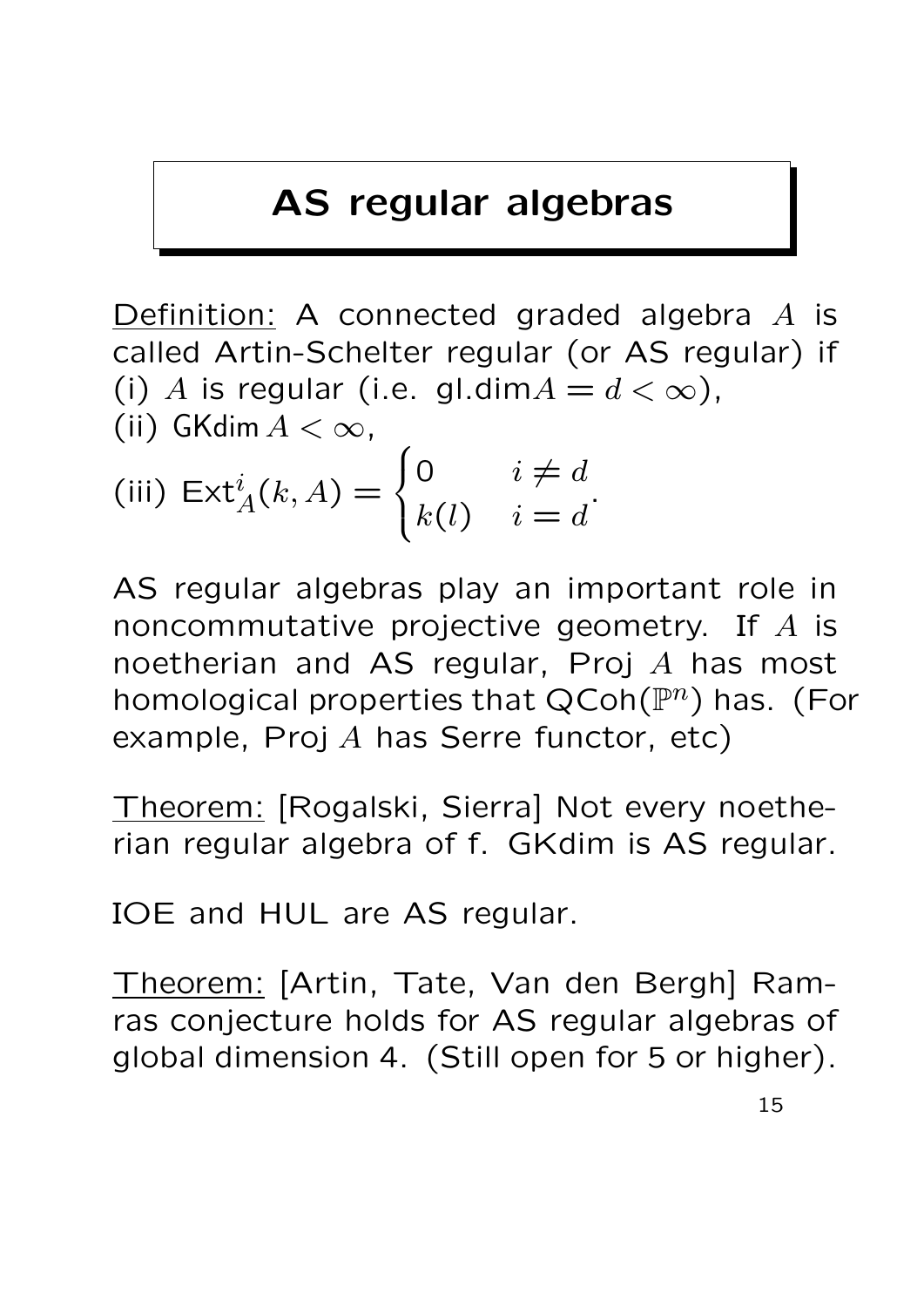### AS regular algebras of

### dimension  $\leq$  3

dim = 0: k. dim = 1:  $k[x]$ .

dim = 2: Suppose  $k = \overline{k}$ , then  $k_q[x_1, x_2]$  and  $k_J[x_1, x_2] := k \langle x_1, x_2 \rangle / (x_2 x_1 = x_1 x_2 + x_1^2)$  $\binom{2}{1}$ . Both of these are IOE.

dim = 3: Artin, Schelter, Tate, Van den Bergh classified all AS regular algebras of dimension (=global dimension) 3. (14 families)

Not all AS regular algebra of dimension 3 is IOE. (Sklyanin algebra of dimenison 3 is not IOE).

If  $A$  is AS regular of dimension 3, then Proj  $A$ is a quantum plane.

(The dimension of a projective space is 1 less than the dimension of corresponding affine space.)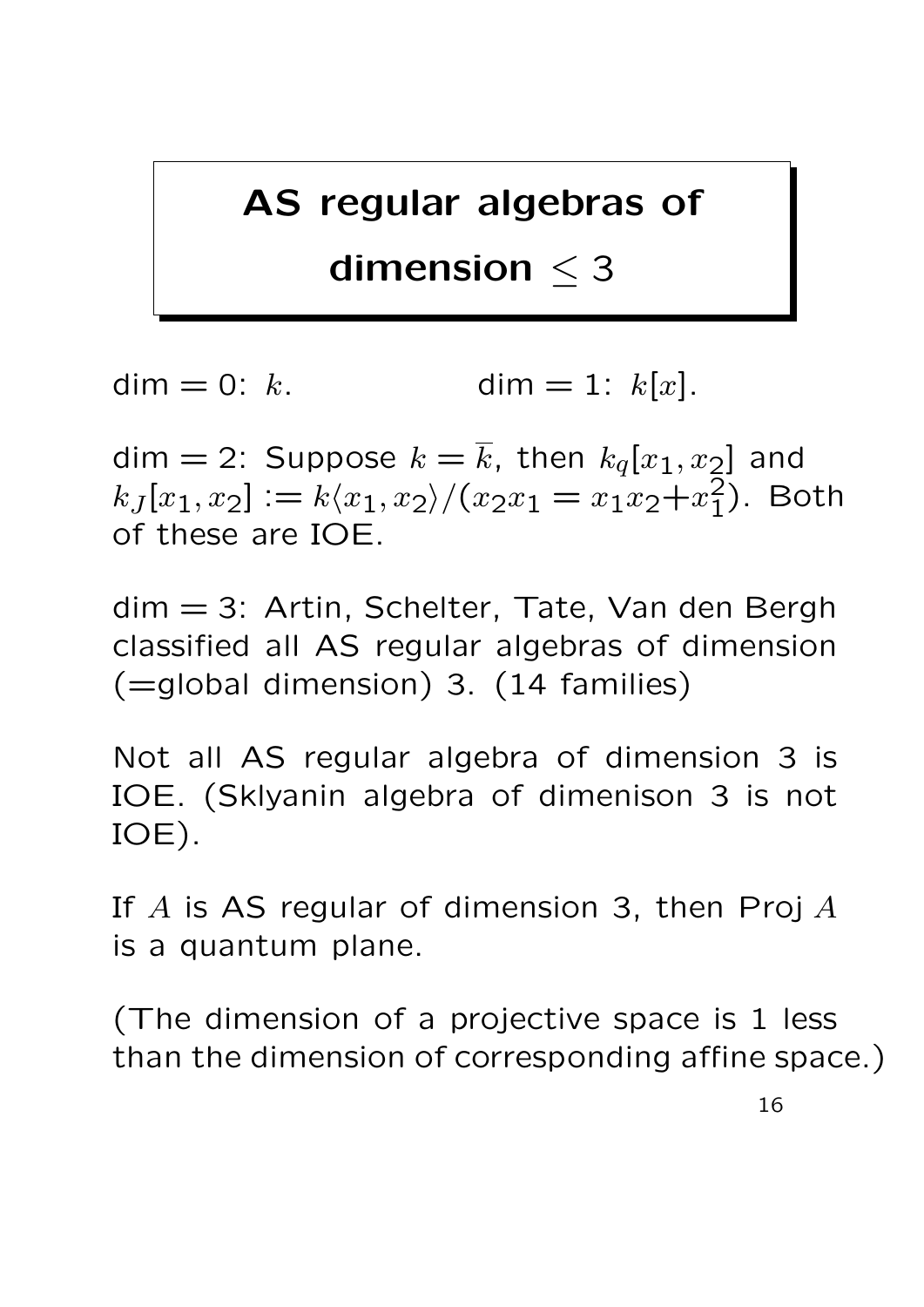### Qs about AS reg algs

P5.1: (4\*) Classify all AS regular algebras of global dimension 4.

Many people have made contributions: Stafford, Smith, Van den Bergh, Tate, Vancliff, Shelton, Wu, Palmieri, Lu, Rogalski, more...

Q5.2: (2\*) Is every AS regular algebra noetherian?

ASTV proved this is true for dimension 3.

 $Q5.3$ :  $(2^*)$  If A is a noetherian AS regular over a finite field, is then  $A$  finitely generated over its center? (True for IOE and HUL)

Q5.4: (3\*) [Kirkman, Kuzmanovich] Let A be a noetherian AS regular algebra. Under what conditions, is the fixed subring  $A^G$  AS regular? (We are asking for a noncommutative version of Shephard-Todd-Chevalley Theorem.)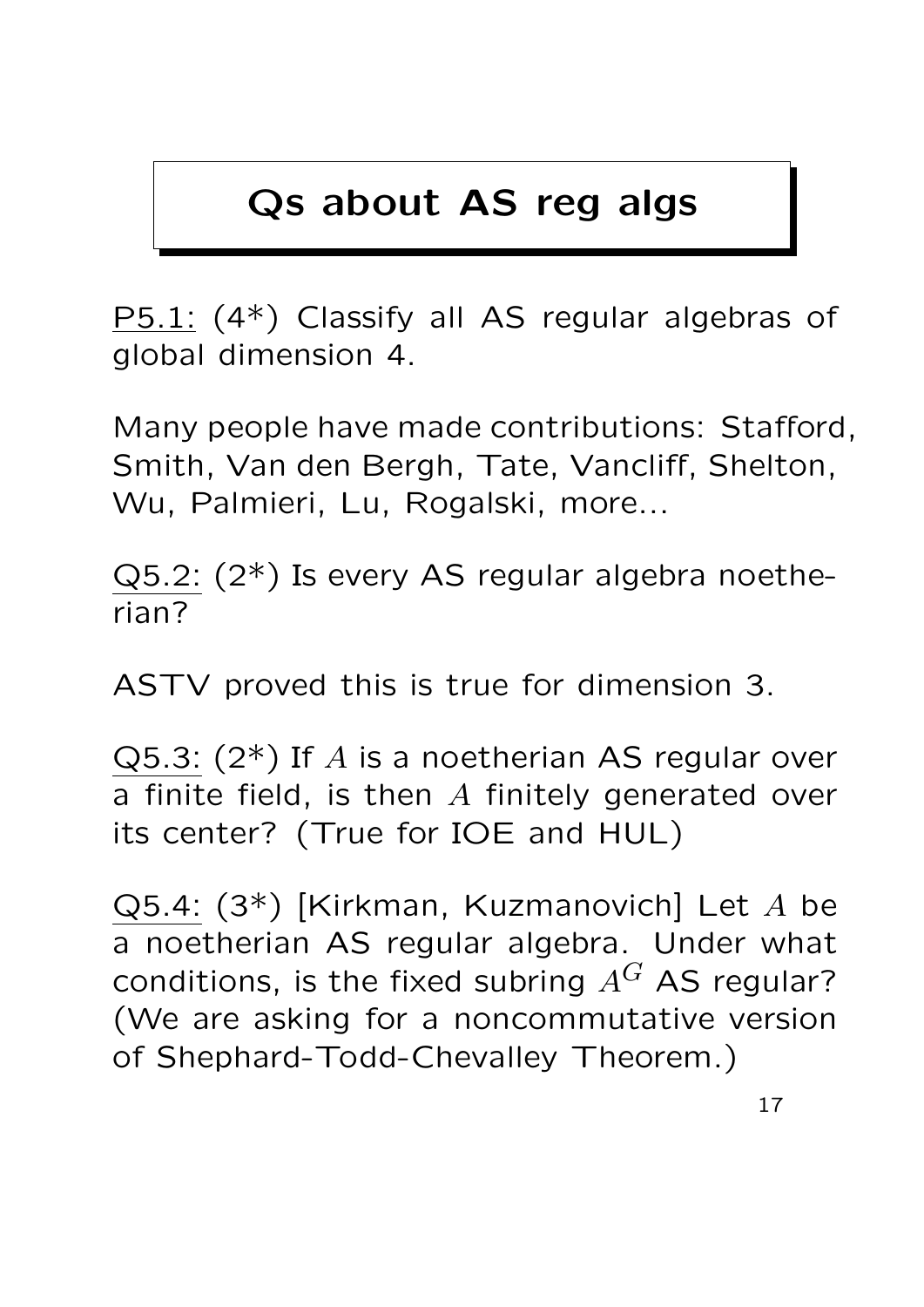### Nakayama automorphism I:

### Classical case

[Nakayam] A finite dimensional algebra  $A$  is Frobenius, if injdim  $A = 0$ , or there there is a nondegenerate associative bilinear form

$$
\langle -, - \rangle : A \times A \to k.
$$

This is equivalent to the existence of an isomorphism A-bimodule  $A^* \cong \mu A^1$  where  $\mu$  is an algebra automorphism of A. The automorphism  $\mu$  can also be described by equation

$$
\langle a,b\rangle=\langle \mu(b),a\rangle
$$

for all  $a, b \in A$ .

Example: Let  $A = k\langle x, y \rangle / (x^2, y^2, yx-qxy)$ . Then  $A = k \oplus kx \oplus ky \oplus kxy$ . The bilinear form is defined by  $\langle a, b \rangle = pr_{(kxy)}(ab)$ . Using this bilinear form, it is easy to check that

$$
\mu: x \mapsto qx, y \mapsto q^{-1}y.
$$

18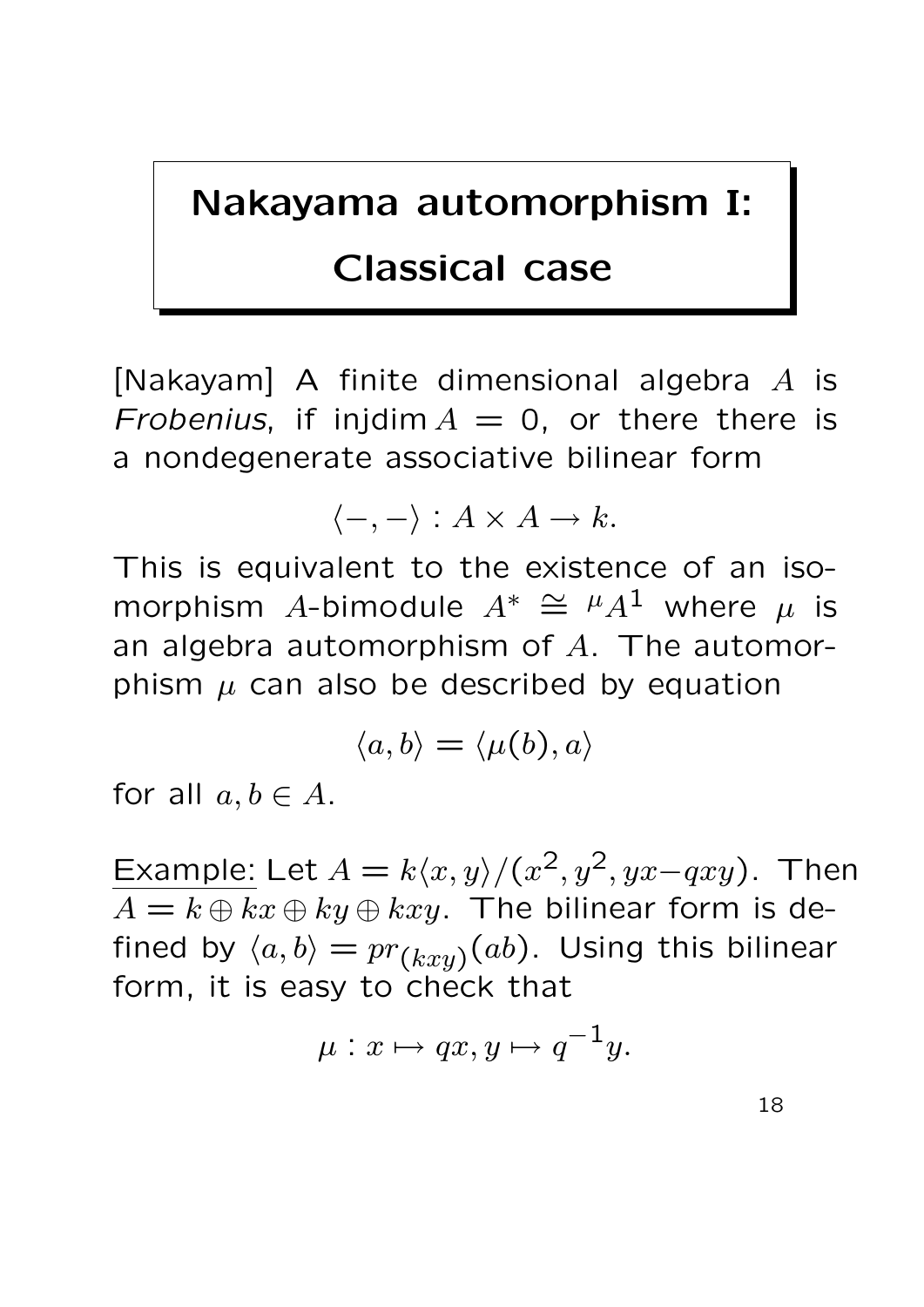### Nakayama automorphism II

Definition: An algebra A is called skew Calabi-Yau (or skew CY, for short) if (i)  $A$  is homologically smooth, that is,  $A$  has a projective resolution in the category  $A^e$ -Mod that has finite length and each term in the projective resolution is finitely generated, and (ii) there is an integer d and an algebra automorphism  $\mu$  of A such that

$$
\operatorname{Ext}_{A^e}^i(A, A^e) = \begin{cases} 0 & i \neq d \\ 1_{A^\mu} & i = d \end{cases}, \qquad \text{(E1.1)}
$$

as A-bimodules, where 1 denotes  $Id_A$ .

If (E1.1) holds (even without (i)), then  $\mu$  is called the Nakayama automorphism of  $A$ . Note that  $\mu$  (if exists) is unique up to inner automorphisms of A. Also write  $\mu_A$  for  $\mu$ . A is called CY if  $\mu_A = Id$ .

If  $A$  is finite dimensional, then this agrees with the Nakamaya automorphism given in the previous page.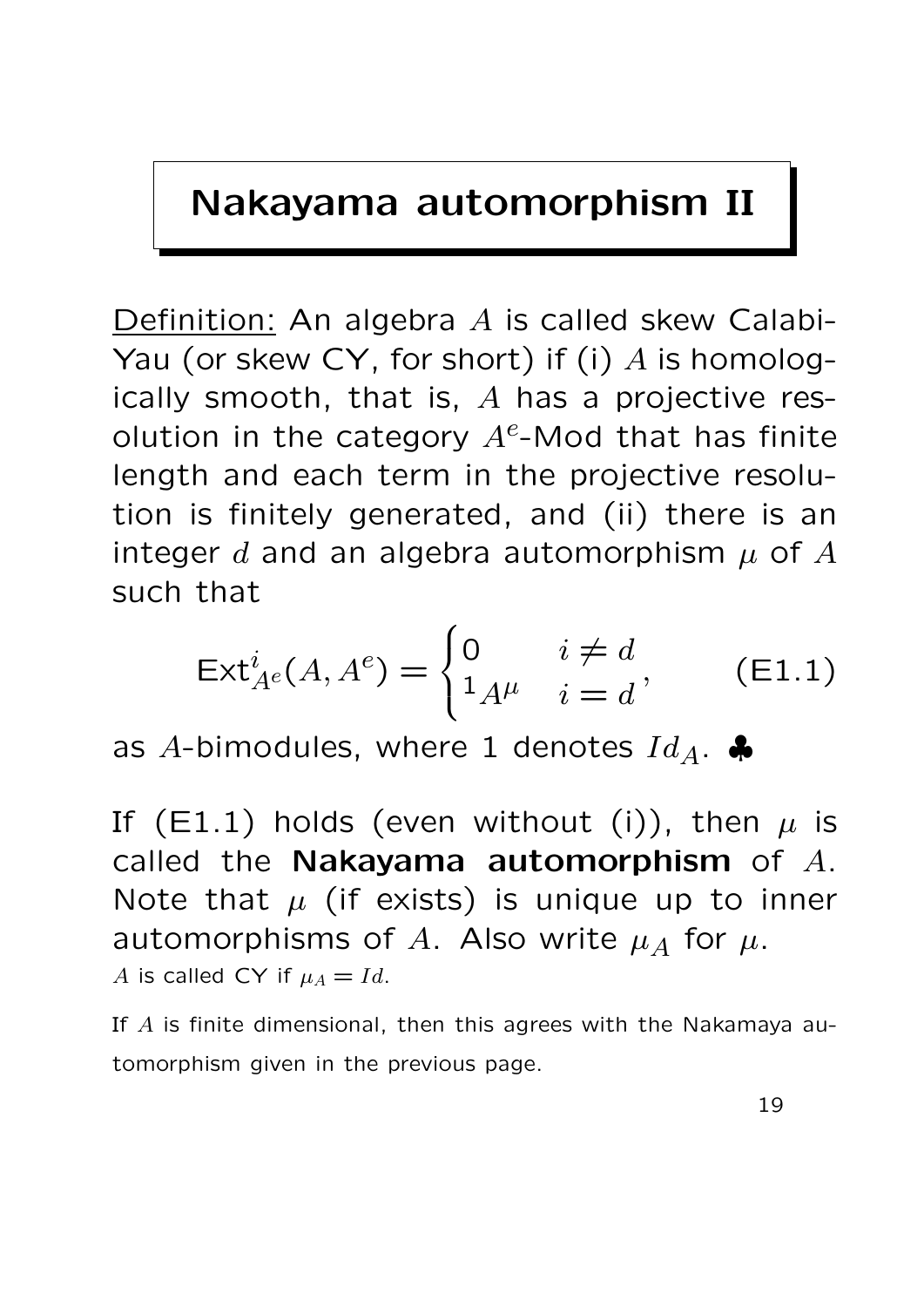### Existence

Let  $H$  denote a Hopf algebra. Then we have maps  $(m, u, \Delta, \epsilon, S)$  associated to H. Here S is the antipode of  $H$ .

Theorem: [Brown] Let  $H$  be a noetherian Hopf algebra satisfying AS condition. Then

$$
\mu_H = S^2 \circ \Xi_{\int^{l}}^{l}.
$$
 (H11)

where  $\int_0^l$  is the left integral of H.

Theorem: [Yekutieli, Rogalski, Reyes, others] If A is AS regular,  $\mu_A$  exists uniquely.

#### Examples:

 $\mu_D : d \to -d, u \to -u.$ 

 $\mu_{A(q)}: x_i \rightarrow q^{2i-n-1}x_i$  for  $i=1,2,\cdots,n.$ 

20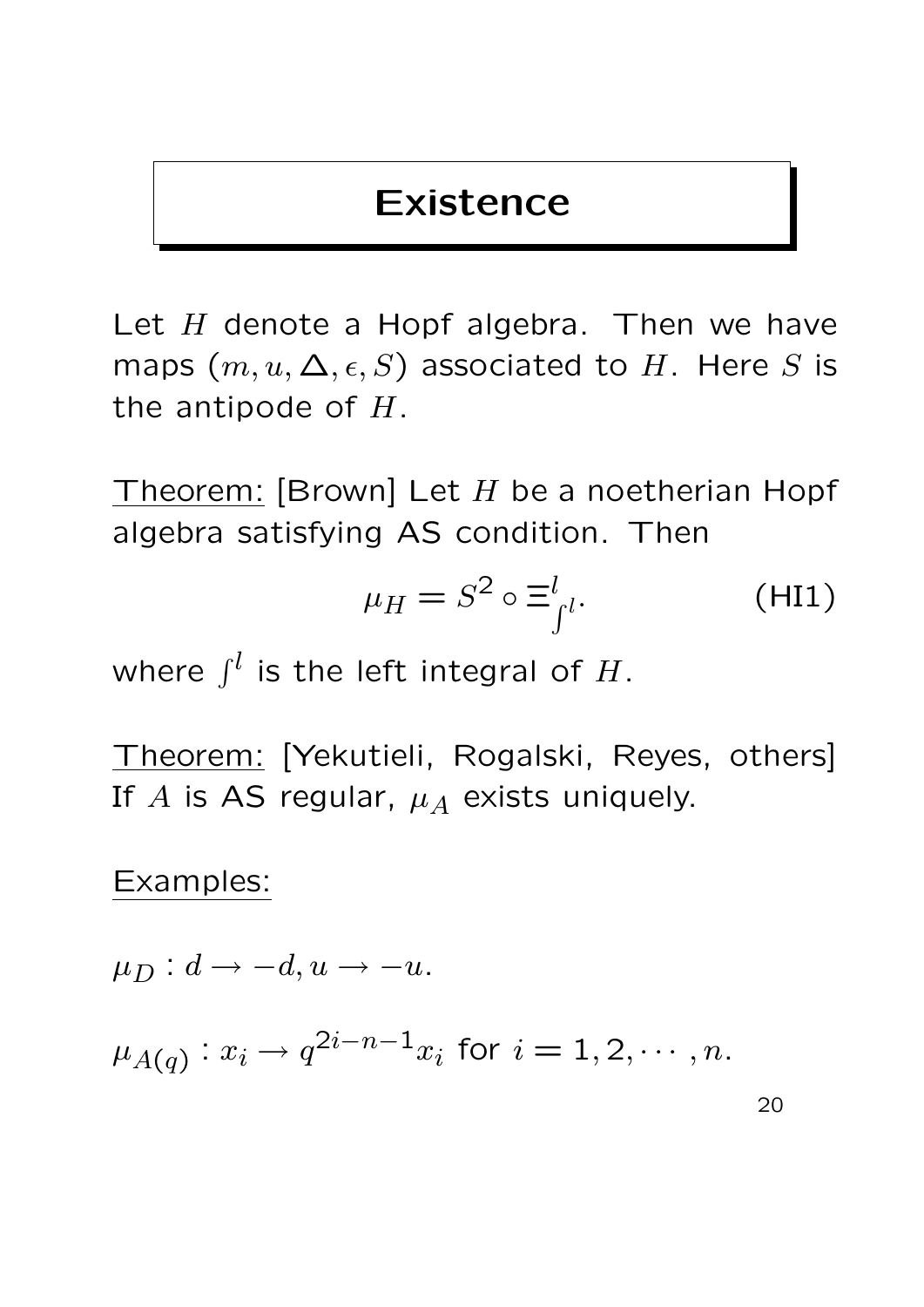### Homological identities

Theorem: [Chan-Walton] Let A be a Koszul AS regular algebra. Let  $H$  be a Hopf algebra coacting on  $A$  inner-faithfully such that  $hcodet \in H$  is the homologial codeterminant of the  $H$ -coaction. Then

$$
\eta_{\mu_A^{\tau}} = S^2 \circ \eta_{hcodet} \tag{HI2}
$$

where  $\eta_{hcodet}$  is the automorphism of H defined by conjugating  $hcode$  and  $\eta_{\mu_{\ell}^{\tau}}$ A is the automorphism of H given by conjugating by the transpose of the corresponding matrix of  $\mu_A$ .

 $Q6.1$ :  $(2^*)$  Can we unify Brown's identity (HI1) with Chan-Walton's identity (HI2)?

 $Q6.2$ :  $(2^*)$  If A is noetherian and AS Gorenstein, is hdet  $\mu = 1$ ?  $\leftarrow$  Another HI.

Theorem: [Rogalski, Reyes] Yes to Q7.2, if A is AS regular and Koszul.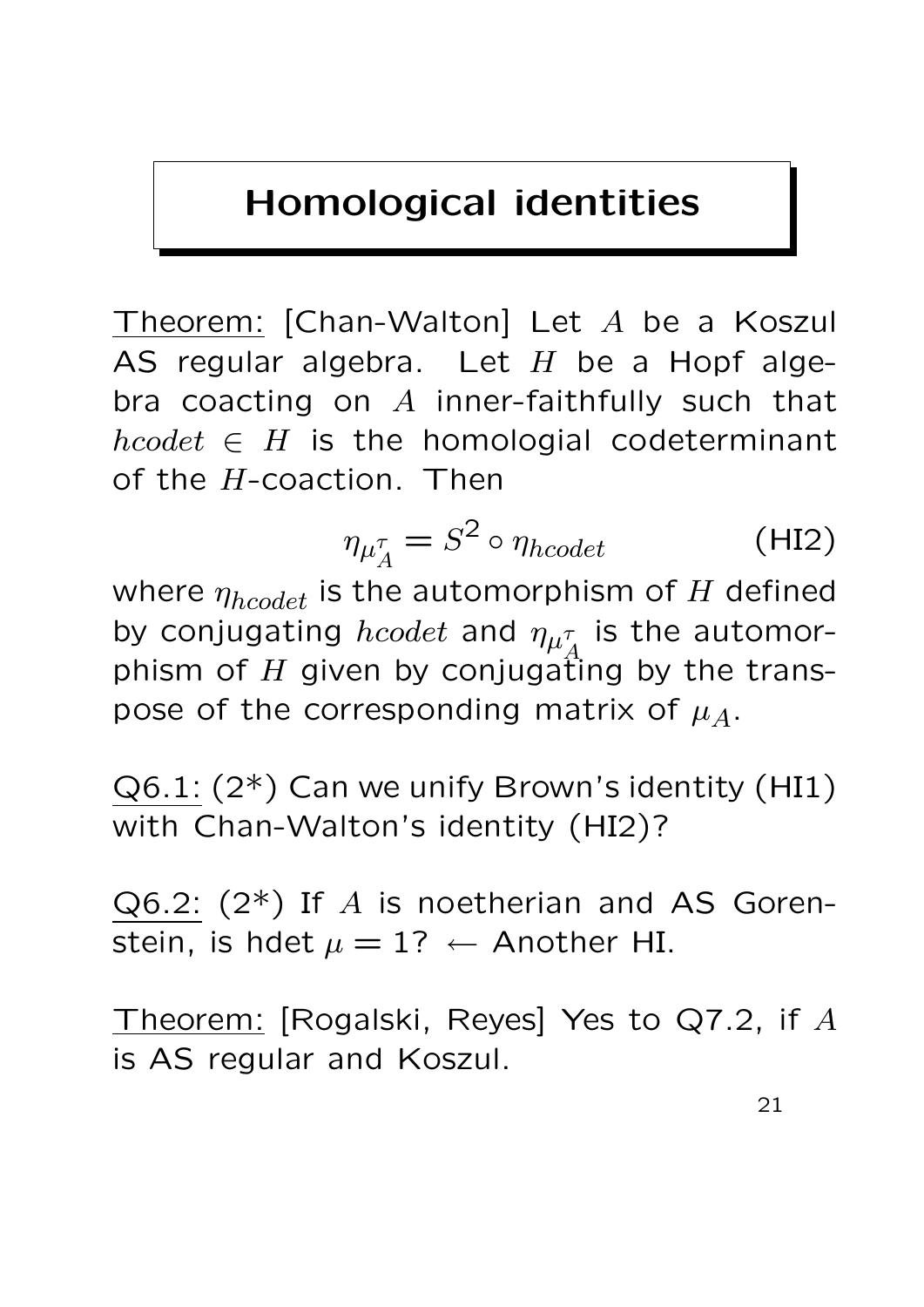# Artin's conjecture

P7.1: Artin's conjecture on division algebras of transcendence degree 2 and noncommutative projective surfaces (come to Sierra's talk).